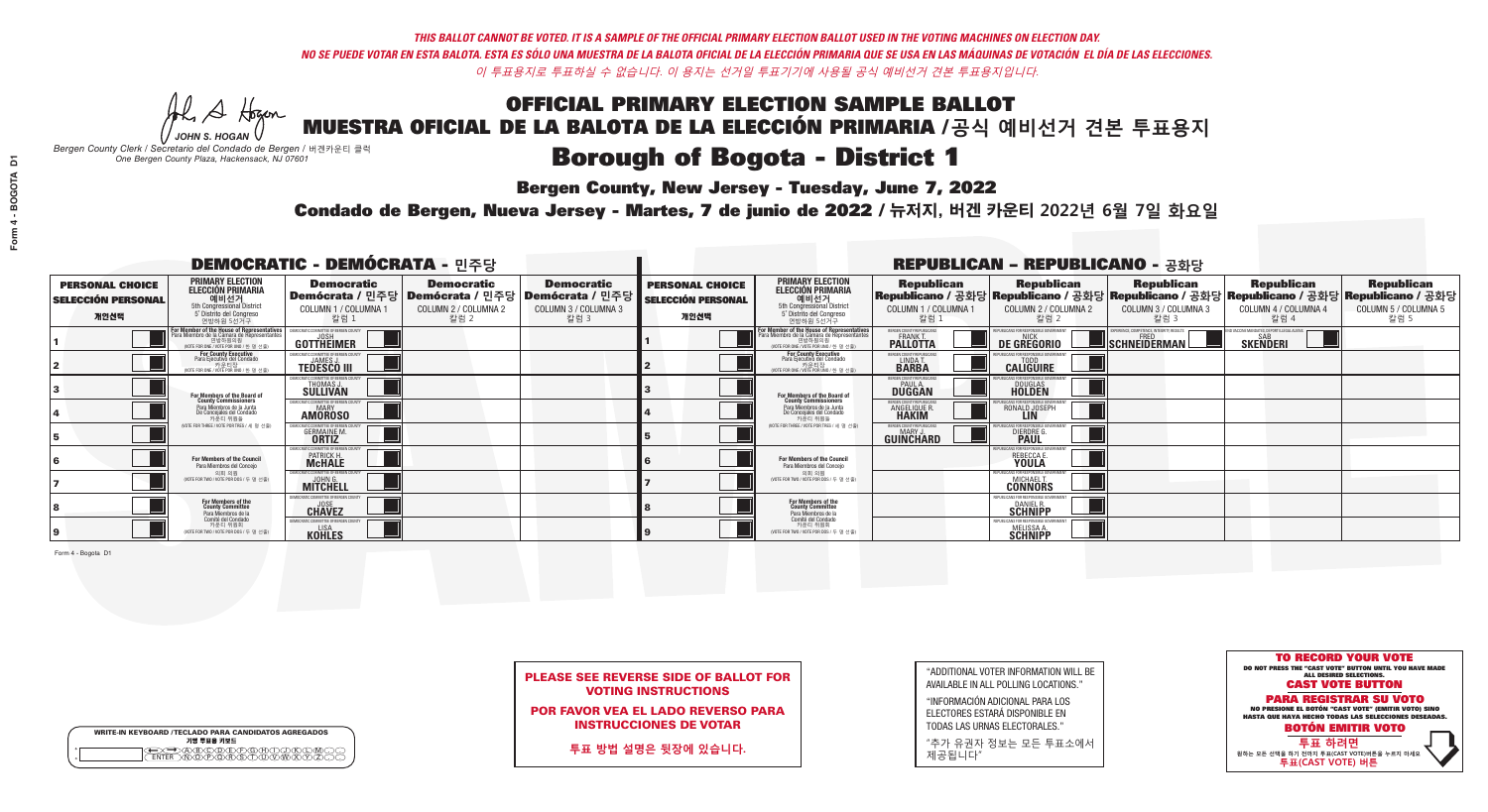**Bergen County, New Jersey - Tuesday, June 7, 2022** 

A Hogen *JOHN S. HOGAN*

|              | <b>WRITE-IN KEYBOARD /TECLADO PARA CANDIDATOS AGREGADOS</b><br>기명 투표용 키보드 |
|--------------|---------------------------------------------------------------------------|
| 0<br>$\circ$ | )®©®®®®®<br>b®®®®®©®®                                                     |

*Bergen County Clerk / Secretario del Condado de Bergen /* 버겐카운티 클럭 *One Bergen County Plaza, Hackensack, NJ 07601*



|  | <b>PLEASE SEE REVERSE SIDE OF BALLOT FOR</b> |  |  |
|--|----------------------------------------------|--|--|
|  | <b>VOTING INSTRUCTIONS</b>                   |  |  |

POR FAVOR VEA EL LADO REVERSO PARA INSTRUCCIONES DE VOTAR

**투표 방법 설명은 뒷장에 있습니다.**

| "ADDITIONAL VOTER INFORMATION WILL BE |
|---------------------------------------|
| AVAILABLE IN ALL POLLING LOCATIONS."  |

"INFORMACIÓN ADICIONAL PARA LOS ELECTORES ESTARÁ DISPONIBLE EN TODAS LAS URNAS ELECTORALES."

"추가 유권자 정보는 모든 투표소에서 제공됩니다"

Condado de Bergen, Nueva Jersey - Martes, 7 de junio de 2022 / 뉴저지, 버겐 카운티 2022년 6월 7일 화요일 *One Bergen County Plaza, Hackensack, NJ 07601*

|                                                             |                                                                                                                                                                 | <b>DEMOCRATIC - DEMÓCRATA - 민주당</b>                              |                                                   |                                                                                                        | <b>REPUBLICAN - REPUBLICANO - 공화당</b>                       |                                                                                                                                   |                                                              |                                                   |                                                                                                                                                 |                                                   |                                                   |
|-------------------------------------------------------------|-----------------------------------------------------------------------------------------------------------------------------------------------------------------|------------------------------------------------------------------|---------------------------------------------------|--------------------------------------------------------------------------------------------------------|-------------------------------------------------------------|-----------------------------------------------------------------------------------------------------------------------------------|--------------------------------------------------------------|---------------------------------------------------|-------------------------------------------------------------------------------------------------------------------------------------------------|---------------------------------------------------|---------------------------------------------------|
| <b>PERSONAL CHOICE</b><br><b>SELECCIÓN PERSONAL</b><br>개인선택 | <b>PRIMARY ELECTION</b><br><b>ELECCIÓN PRIMARIA</b><br>예비선거 5th Congressional District<br>5° Distrito del Congreso<br>연방하원 5선거구                                 | <b>Democratic</b><br>COLUMN 1 / COLUMNA 1<br>칼럼 :                | <b>Democratic</b><br>COLUMN 2 / COLUMNA 2<br>칼럼 2 | <b>Democratic</b><br>│Demócrata / 민주당│Demócrata / 민주당│Demócrata / 민주당┃<br>COLUMN 3 / COLUMNA 3<br>칼럼 3 | <b>PERSONAL CHOICE</b><br><b>SELECCIÓN PERSONAL</b><br>개인선택 | <b>PRIMARY ELECTION</b><br>ELECCIÓN PRIMARIA<br>5th Congressional District<br>5° Distrito del Congreso<br>연방하원 5선거구               | <b>Republican</b><br>COLUMN 1 / COLUMNA 1<br>칼럼              | <b>Republican</b><br>COLUMN 2 / COLUMNA 2<br>칼럼 2 | <b>Republican</b><br> Republicano / 공화당 Republicano / 공화당 Republicano / 공화당 Republicano / 공화당 Republicano / 공화당<br>COLUMN 3 / COLUMNA 3<br>칼럼 3 | <b>Republican</b><br>COLUMN 4 / COLUMNA 4<br>칼럼 4 | <b>Republican</b><br>COLUMN 5 / COLUMNA 5<br>칼럼 5 |
|                                                             | F <b>or Member of the House of Representatives</b><br>Para Miembro de la Cámara de Representantes<br>연방하원의원<br>연방하원의원<br>(WOTE FOR ONE / VOTE POR UNO / 한 명 선출) | <b>GOTTHEIMER</b>                                                |                                                   |                                                                                                        |                                                             | For Member of the House of Representatives<br>Para Miembro de la Cámara de Representantes<br>WOTE FOR ONE / VOTE POR UNO / 한 명 선출 | ERGEN COUNTY REPUBLICA<br><b>FRANK T.</b><br><b>PALLOTTA</b> | DE GREGORIO                                       | <b>SCHNEIDERMAN!</b>                                                                                                                            | <b>SKENDERI</b>                                   |                                                   |
|                                                             | For County Executive<br>Para Ejecutivo del Condado<br>가운티장<br>(VOTE FOR ONE / VOTE POR UNO / 한 명 선출)                                                            | <b>TEDESCO III</b>                                               |                                                   |                                                                                                        |                                                             | For County Executive<br>Para Ejecutivo del Condado<br>카운티장<br>VOTE FOR ONE / VOTE POR UNO / 한 명 선출                                | BERGEN COUNTY REPUBLICAN<br>LINDA T.                         | <b>CALIGUIRE</b>                                  |                                                                                                                                                 |                                                   |                                                   |
|                                                             | For Members of the Board of<br>County Commissioners                                                                                                             | MOCRATIC COMMITTEE OF BERGEN COUNT<br>THOMAS J.                  |                                                   |                                                                                                        |                                                             | For Members of the Board of<br>County Commissioners                                                                               | ERGEN COUNTY REPUBLICA<br><b>DUGGAN</b>                      | <b>DOUGLAS</b>                                    |                                                                                                                                                 |                                                   |                                                   |
|                                                             | Para Miembros de la Junta<br>De Concejales del Condado<br>카우티 위원들                                                                                               | OCRATIC COMMITTEE OF BERGEN COUNTY<br><b>AMOROSO</b>             |                                                   |                                                                                                        |                                                             | Para Miembros de la Junta<br>De Concejales del Condado<br>카우티 위원들                                                                 | RGEN COUNTY REPUBLICA<br><b>ANGELIQUE F</b><br><b>HAKIM</b>  | RONALD JOSEPH                                     |                                                                                                                                                 |                                                   |                                                   |
|                                                             | NOTE FOR THREE / VOTE POR TRES / 세 명 선출                                                                                                                         | ric committee of Bergen co<br><b>GERMAINE M.</b><br><b>ORTIZ</b> |                                                   |                                                                                                        |                                                             | (VOTE FOR THREE / VOTE POR TRES / 세 명 선출                                                                                          | ERGEN COUNTY REPUBLICANS<br>MARY J<br>GUINCHARD              | DIERDRE G.                                        |                                                                                                                                                 |                                                   |                                                   |
|                                                             | For Members of the Council<br>Para Miembros del Conceio                                                                                                         | )CRATIC COMMITTEE OF BERGEN<br>PATRICK H.<br><b>McHALE</b>       |                                                   |                                                                                                        |                                                             | For Members of the Council<br>Para Miembros del Conceio                                                                           |                                                              | REBECCA E.                                        |                                                                                                                                                 |                                                   |                                                   |
|                                                             | 의회 의원<br>(VOTE FOR TWO / VOTE POR DOS / 두 명 선출)                                                                                                                 | MOCRATIC COMMITTEE OF BERGEN COUNT<br>MITCHELL                   |                                                   |                                                                                                        |                                                             | 의회 의원<br>NOTE FOR TWO / VOTE POR DOS / 두 명 선출)                                                                                    |                                                              | EPUBLICANS FOR RESPONSIBLE GOV<br><b>CONNORS</b>  |                                                                                                                                                 |                                                   |                                                   |
|                                                             | For Members of the<br>County Committee<br>Para Miembros de la<br>Comité del Condado                                                                             | <b>KONIGSBERG</b>                                                |                                                   |                                                                                                        |                                                             | For Members of the<br>County Committee<br>Para Miembros de la<br>Comité del Condado                                               |                                                              | RAYMOND                                           |                                                                                                                                                 |                                                   |                                                   |
|                                                             | 카운티 위원회<br>(VOTE FOR TWO / VOTE POR DOS / 두 명 선출)                                                                                                               | <b>CONSUELO M.</b><br><b>CARPENTER</b>                           |                                                   |                                                                                                        |                                                             | 카운티 위원회<br>NOTE FOR TWO / VOTE POR DOS / 두 명 선출)                                                                                  |                                                              | PUBLICANS FOR RESPONSIBLE<br><b>JUNE ELLEN</b>    |                                                                                                                                                 |                                                   |                                                   |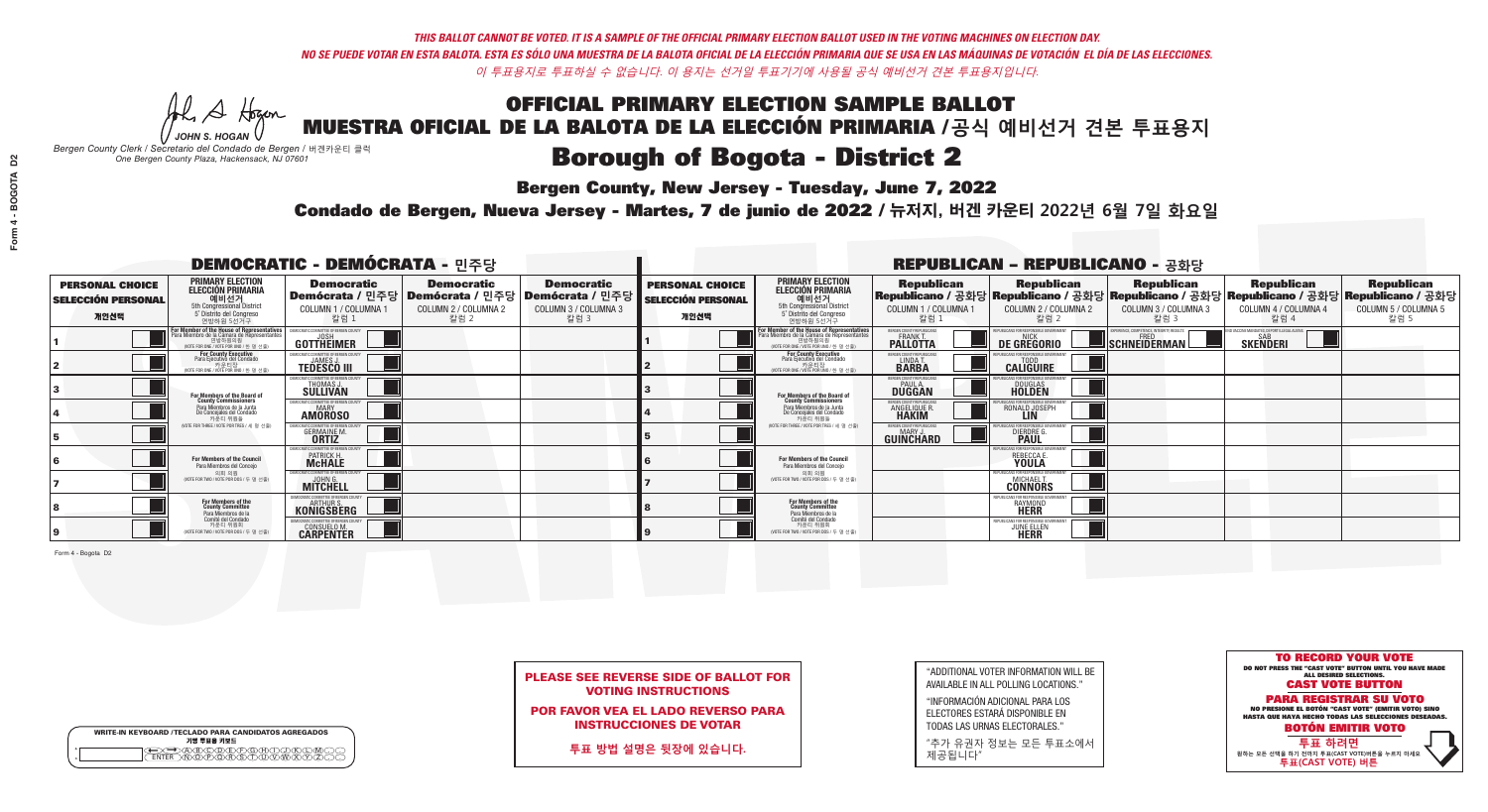**Bergen County, New Jersey - Tuesday, June 7, 2022** 

A Hogen *JOHN S. HOGAN*

|         | <b>WRITE-IN KEYBOARD /TECLADO PARA CANDIDATOS AGREGADOS</b><br>기명 투표용 키보드 |
|---------|---------------------------------------------------------------------------|
| ٥       | )(B)C)(D)(E)(F)(G)(H)(                                                    |
| $\circ$ | <u>፝ዀ፝</u> ፙዂጞጞዂ                                                          |

*Bergen County Clerk / Secretario del Condado de Bergen /* 버겐카운티 클럭 *One Bergen County Plaza, Hackensack, NJ 07601*



PLEASE SEE REVERSE SIDE OF BALLOT FOR VOTING INSTRUCTIONS

POR FAVOR VEA EL LADO REVERSO PARA INSTRUCCIONES DE VOTAR

**투표 방법 설명은 뒷장에 있습니다.**

| "ADDITIONAL VOTER INFORMATION WILL BE |
|---------------------------------------|
| AVAILABLE IN ALL POLLING LOCATIONS."  |

"INFORMACIÓN ADICIONAL PARA LOS ELECTORES ESTARÁ DISPONIBLE EN TODAS LAS URNAS ELECTORALES."

"추가 유권자 정보는 모든 투표소에서 제공됩니다"

Condado de Bergen, Nueva Jersey - Martes, 7 de junio de 2022 / 뉴저지, 버겐 카운티 2022년 6월 7일 화요일 *One Bergen County Plaza, Hackensack, NJ 07601*

|                                                             |                                                                                                                                               | <b>DEMOCRATIC - DEMÓCRATA - 민주당</b>                                       |                                                   |                                                                                                        | <b>REPUBLICAN - REPUBLICANO - 공화당</b>                       |                                                                                                                                   |                                                           |                                                       |                                            |                                                                                                                                                |                                                   |
|-------------------------------------------------------------|-----------------------------------------------------------------------------------------------------------------------------------------------|---------------------------------------------------------------------------|---------------------------------------------------|--------------------------------------------------------------------------------------------------------|-------------------------------------------------------------|-----------------------------------------------------------------------------------------------------------------------------------|-----------------------------------------------------------|-------------------------------------------------------|--------------------------------------------|------------------------------------------------------------------------------------------------------------------------------------------------|---------------------------------------------------|
| <b>PERSONAL CHOICE</b><br><b>SELECCIÓN PERSONAL</b><br>개인선택 | <b>PRIMARY ELECTION</b><br><b>ELECCIÓN PRIMARIA</b><br>예비선거<br>5th Congressional District<br>5° Distrito del Congreso<br>연방하워 5선거구            | <b>Democratic</b><br>COLUMN 1 / COLUMNA 1<br>칼럼 1                         | <b>Democratic</b><br>COLUMN 2 / COLUMNA 2<br>칼럼 2 | <b>Democratic</b><br>│Demócrata / 민주당│Demócrata / 민주당│Demócrata / 민주당┃<br>COLUMN 3 / COLUMNA 3<br>칼럼 3 | <b>PERSONAL CHOICE</b><br><b>SELECCIÓN PERSONAL</b><br>개인선택 | <b>PRIMARY ELECTION</b><br>ELECCIÓN PRIMARIA<br>5th Congressional District<br>5° Distrito del Congreso<br>연방하워 5선거구               | <b>Republican</b><br>COLUMN 1 / COLUMNA 1<br>칼럼 1         | <b>Republican</b><br>COLUMN 2 / COLUMNA 2<br>칼럼 2     | Republican<br>COLUMN 3 / COLUMNA 3<br>칼럼 3 | <b>Republican</b><br>Republicano / 공화당 Republicano / 공화당 Republicano / 공화당 Republicano / 공화당 Republicano / 공화당<br>COLUMN 4 / COLUMNA 4<br>칼럼 4 | <b>Republican</b><br>COLUMN 5 / COLUMNA 5<br>칼럼 5 |
|                                                             | For Member of the House of Representatives<br>Para Miembro de la Cámara de Representantes<br>연방하원의원<br>(VOTE FOR ONE / VOTE POR UNO / 한 명 선출) | <b>GOTTHEIMER</b>                                                         |                                                   |                                                                                                        |                                                             | For Member of the House of Representatives<br>Para Miembro de la Cámara de Representantes<br>VOTE FOR ONE / VOTE POR UNO / 한 명 선출 | ERGEN COUNTY REPUBLICA<br><b>PALLOTTA</b>                 | DE GREGORIO                                           | SCHNEIDERMAN                               | <b>SKENDERI</b>                                                                                                                                |                                                   |
|                                                             | For County Executive<br>Para Ejecutivo del Condado<br>NOTE FOR ONE / VOTE POR UNO / 한 명 선출)                                                   | JEMOCRATIC COMMITTEE OF BERGEN COUNTY<br><b>TEDESCO III</b>               |                                                   |                                                                                                        |                                                             | <b>For County Executive</b><br>Para Ejecutivo del Condado<br>WOTE FOR ONE / VOTE POR UNO / 한 명 선출                                 | BERGEN COUNTY REPUBLICAN<br>LINDAT.                       | <b>CALIGUIRE</b>                                      |                                            |                                                                                                                                                |                                                   |
|                                                             | For Members of the Board of<br>County Commissioners                                                                                           | MOCRATIC COMMITTEE OF BERGEN CO<br>THOMAS J.                              |                                                   |                                                                                                        |                                                             | For Members of the Board of<br>County Commissioners                                                                               | ERGEN COUNTY REPUBLICA<br><b>PAUL A.</b><br><b>DUGGAN</b> | <b>DOUGLAS</b>                                        |                                            |                                                                                                                                                |                                                   |
|                                                             | Para Miembros de la Junta<br>De Concejales del Condado<br>카운티 위원들                                                                             | MOCRATIC COMMITTEE OF BERGEN COUN<br><b>MARY</b><br><b>AMOROSO</b>        |                                                   |                                                                                                        |                                                             | Para Miembros de la Junta<br>De Concejales del Condado<br>카운티 위원들                                                                 | ERGEN COUNTY REPUBLICAN<br><b>ANGELIQUE R<br/>HAKIM</b>   | RONALD JOSEPH                                         |                                            |                                                                                                                                                |                                                   |
|                                                             | (VOTE FOR THREE / VOTE POR TRES / 세 명 선출)                                                                                                     | CRATIC COMMITTEE OF RERGEN COL<br><b>GERMAINE M.</b>                      |                                                   |                                                                                                        |                                                             | NOTE FOR THREE / VOTE POR TRES / 세 명 선출)                                                                                          | ERGEN COUNTY REPUBLICANS<br>MARY J<br>GUINCHARD           | <b>I ICANS FOR RESPONSIBLE</b><br><b>DIERDRE</b> O    |                                            |                                                                                                                                                |                                                   |
|                                                             | <b>For Members of the Council</b><br>Para Miembros del Conceio                                                                                | MOCRATIC COMMITTEE OF BERGEN COUNTY<br><b>PATRICK H.</b><br><b>McHALE</b> |                                                   |                                                                                                        |                                                             | For Members of the Council<br>Para Miembros del Conceio                                                                           |                                                           | I ICANS FOR RESPONSIBI E (<br>REBECCA E.              |                                            |                                                                                                                                                |                                                   |
|                                                             | 의회 의원<br>(VOTE FOR TWO / VOTE POR DOS / 두 명 선출)                                                                                               | <b>EMOCRATIC COMMITTEE OF BERGEN COUNTY</b><br><b>MITCHELL</b>            |                                                   |                                                                                                        |                                                             | 의회 의원<br>WOTE FOR TWO / VOTE POR DOS / 두 명 선출)                                                                                    |                                                           | PUBLICANS FOR RESPONSIBLE GOVERNMEN<br><b>CONNORS</b> |                                            |                                                                                                                                                |                                                   |
|                                                             | For Members of the<br>County Committee<br>Para Miembros de la<br>Comité del Condado                                                           | <b>IOCRATIC COMMITTEE OF BERGEN (</b><br><b>JORGE M.</b><br><b>NUNEZ</b>  |                                                   |                                                                                                        |                                                             | For Members of the<br>County Committee<br>Para Miembros de la<br>Comité del Condado                                               |                                                           | <b>NO PETITION FILED</b>                              |                                            |                                                                                                                                                |                                                   |
|                                                             | 카운티 위원회<br>(VOTE FOR TWO / VOTE POR DOS / 두 명 선출)                                                                                             | <b>ITIC COMMITTEE OF BERGEN O</b><br>CARLY A.<br>NUNEZ                    |                                                   |                                                                                                        |                                                             | 카운티 위원회<br>(VOTE FOR TWO / VOTE POR DOS / 두 명 선출)                                                                                 |                                                           | <b>NO PETITION FILED</b>                              |                                            |                                                                                                                                                |                                                   |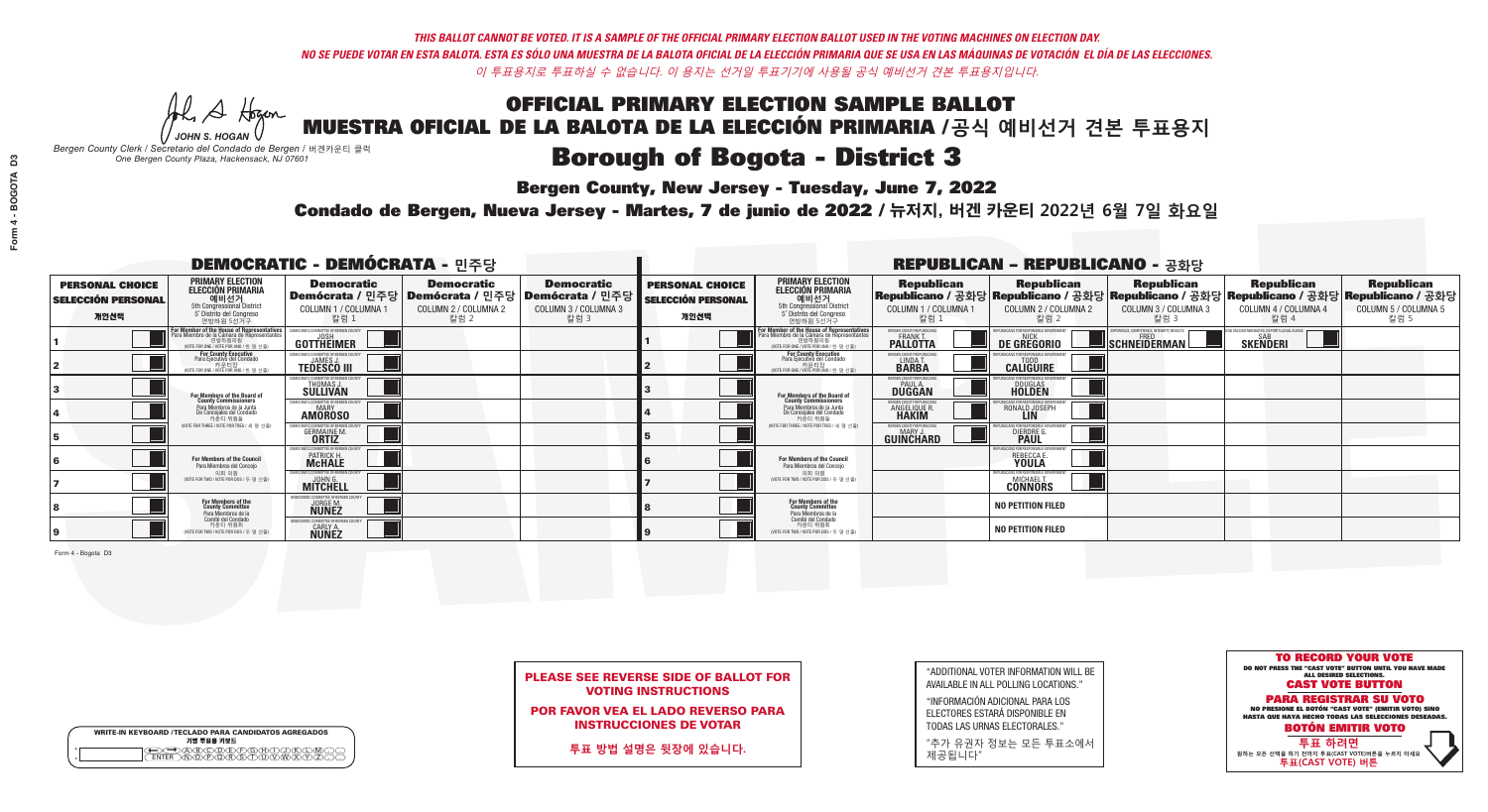**Bergen County, New Jersey - Tuesday, June 7, 2022** 

A Hogen *JOHN S. HOGAN*

|              | <b>WRITE-IN KEYBOARD /TECLADO PARA CANDIDATOS AGREGADOS</b><br>기명 투표용 키보드 |
|--------------|---------------------------------------------------------------------------|
| 0<br>$\circ$ | )®©®®®®®<br>b®®®®®©®®                                                     |

*Bergen County Clerk / Secretario del Condado de Bergen /* 버겐카운티 클럭 *One Bergen County Plaza, Hackensack, NJ 07601*



|  |                            | <b>PLEASE SEE REVERSE SIDE OF BALLOT FOR</b> |  |
|--|----------------------------|----------------------------------------------|--|
|  | <b>VOTING INSTRUCTIONS</b> |                                              |  |

POR FAVOR VEA EL LADO REVERSO PARA INSTRUCCIONES DE VOTAR

**투표 방법 설명은 뒷장에 있습니다.**

"ADDITIONAL VOTER INFORMATION WILL BE AVAILABLE IN ALL POLLING LOCATIONS."

"INFORMACIÓN ADICIONAL PARA LOS ELECTORES ESTARÁ DISPONIBLE EN TODAS LAS URNAS ELECTORALES."

"추가 유권자 정보는 모든 투표소에서 제공됩니다"

Condado de Bergen, Nueva Jersey - Martes, 7 de junio de 2022 / 뉴저지, 버겐 카운티 2022년 6월 7일 화요일 *One Bergen County Plaza, Hackensack, NJ 07601*

| <b>DEMOCRATIC - DEMÓCRATA - 민주당</b>                         |                                                                                                                                           |                                                                                                        |                                                   |                                                   | <b>REPUBLICAN - REPUBLICANO - 공화당</b>                       |                                                                                                                                   |                                                                      |                                                    |                                                                                                                                                 |                                                   |                                                   |
|-------------------------------------------------------------|-------------------------------------------------------------------------------------------------------------------------------------------|--------------------------------------------------------------------------------------------------------|---------------------------------------------------|---------------------------------------------------|-------------------------------------------------------------|-----------------------------------------------------------------------------------------------------------------------------------|----------------------------------------------------------------------|----------------------------------------------------|-------------------------------------------------------------------------------------------------------------------------------------------------|---------------------------------------------------|---------------------------------------------------|
| <b>PERSONAL CHOICE</b><br><b>SELECCIÓN PERSONAL</b><br>개인선택 | <b>PRIMARY ELECTION</b><br><b>ELECCIÓN PRIMARIA</b><br>예비선거<br>5th Congressional District<br>5° Distrito del Congreso<br>연방하원 5선거구        | <b>Democratic</b><br>│Demócrata / 민주당│Demócrata / 민주당│Demócrata / 민주당│<br>COLUMN 1 / COLUMNA 1<br>칼럼 : | <b>Democratic</b><br>COLUMN 2 / COLUMNA 2<br>칼럼 2 | <b>Democratic</b><br>COLUMN 3 / COLUMNA 3<br>칼럼 3 | <b>PERSONAL CHOICE</b><br><b>SELECCIÓN PERSONAL</b><br>개인선택 | <b>PRIMARY ELECTION</b><br>ELECCIÓN PRIMARIA<br>5th Congressional District<br>5° Distrito del Congreso<br>연방하원 5선거구               | <b>Republican</b><br>COLUMN 1 / COLUMNA 1<br>칼럼                      | <b>Republican</b><br>COLUMN 2 / COLUMNA 2<br>·칼럼 2 | <b>Republican</b><br> Republicano / 공화당 Republicano / 공화당 Republicano / 공화당 Republicano / 공화당 Republicano / 공화당<br>COLUMN 3 / COLUMNA 3<br>칼럼 3 | <b>Republican</b><br>COLUMN 4 / COLUMNA 4<br>칼럼 4 | <b>Republican</b><br>COLUMN 5 / COLUMNA 5<br>칼럼 5 |
|                                                             | or Member of the House of Representatives<br>ra Miembro de la Cámara de Representante<br>연방하원의원<br>(VOTE FOR ONE / VOTE POR UNO / 한 명 선출) | GOTTHEIMER                                                                                             |                                                   |                                                   |                                                             | For Member of the House of Representatives<br>Para Miembro de la Cámara de Representantes<br>WOTE FOR ONE / VOTE POR UNO / 한 명 선출 | ERGEN COUNTY REPUBLICAN<br>FRANK T.<br><b>PALLOTTA</b>               | DE GREGORIO                                        | SCHNEIDERMAN                                                                                                                                    | <b>SKENDERI</b>                                   |                                                   |
|                                                             | <b>For County Executive</b><br>Para Ejecutivo del Condado<br>가운티장<br>(VOTE FOR ONE / VOTE POR UNO / 한 명 선출)                               | EMOCRATIC COMMITTEE OF BEBGEN COUNT<br>JAMES J.<br><b>TEDESCO III</b>                                  |                                                   |                                                   |                                                             | For County Executive<br>Para Ejecutivo del Condado<br>WOTE FOR ONE / VOTE POR UNO / 한 명 선출                                        | BERGEN COUNTY REPUBLICAN<br>LINDA T.                                 | <b>CALIGUIRE</b>                                   |                                                                                                                                                 |                                                   |                                                   |
|                                                             | For Members of the Board of<br>County Commissioners                                                                                       | MOCRATIC COMMITTEE OF BERGEN COUNTY<br>THOMAS J.                                                       |                                                   |                                                   |                                                             | For Members of the Board of<br>County Commissioners                                                                               | ERGEN COUNTY REPUBLICAN<br><b>DUGGAN</b>                             | <b>DOUGLAS</b><br><b>HOLDEN</b>                    |                                                                                                                                                 |                                                   |                                                   |
|                                                             | Para Miembros de la Junta<br>De Concejales del Condado<br>카우티 위원들                                                                         | OCRATIC COMMITTEE OF BERGEN COUNTY<br><b>AMOROSO</b>                                                   |                                                   |                                                   |                                                             | Para Miembros de la Junta<br>De Concejales del Condado<br>카우티 위원들                                                                 | <b>FRGEN COUNTY REPUBLICAN</b><br><b>ANGELIQUE F</b><br><b>HAKIM</b> | RONALD JOSEPH                                      |                                                                                                                                                 |                                                   |                                                   |
|                                                             | NOTE FOR THREE / VOTE POR TRES / 세 명 선출                                                                                                   | TIC COMMITTEE OF BERGEN CI<br>GERMAINE M.<br><b>ORTIZ</b>                                              |                                                   |                                                   |                                                             | NOTE FOR THREE / VOTE POR TRES / 세 명 선출!                                                                                          | ERGEN COUNTY REPUBLICANS<br>MARY J<br>GUINCHARD                      | DIERDRE G                                          |                                                                                                                                                 |                                                   |                                                   |
|                                                             | For Members of the Council<br>Para Miembros del Conceio                                                                                   | CRATIC COMMITTEE OF BERGEN<br><b>PATRICK H.</b><br><b>MCHALE</b>                                       |                                                   |                                                   |                                                             | <b>For Members of the Council</b><br>Para Miembros del Conceio                                                                    |                                                                      | REBECCA E.                                         |                                                                                                                                                 |                                                   |                                                   |
|                                                             | 의회 의원<br>NOTE FOR TWO / VOTE POR DOS / 두 명 선출)                                                                                            | MOCRATIC COMMITTEE OF BERGEN COUNT<br><b>MITCHELL</b>                                                  |                                                   |                                                   |                                                             | 의회 의원<br>WOTE FOR TWO / VOTE POR DOS / 두 명 선출)                                                                                    |                                                                      | PUBLICANS FOR RESPONSIBLE GO<br><b>CONNORS</b>     |                                                                                                                                                 |                                                   |                                                   |
|                                                             | For Members of the<br>County Committee<br>Para Miembros de la                                                                             | OCRATIC COMMITTEE OF BERGEI<br><b>KENNETH M.</b>                                                       |                                                   |                                                   |                                                             | For Members of the<br>County Committee<br>Para Miembros de la<br>Comité del Condado                                               |                                                                      | <b>JOSEPH M</b><br><b>KELLY</b>                    |                                                                                                                                                 |                                                   |                                                   |
|                                                             | Comité del Condado<br>카운티 위원회<br>(VOTE FOR TWO / VOTE POR DOS / 두 명 선출)                                                                   | EMOCRATIC COMMITTEE OF BERGEN (<br><b>ROBBINS</b>                                                      |                                                   |                                                   |                                                             | 카운티 위원회<br>NOTE FOR TWO / VOTE POR DOS / 두 명 선출)                                                                                  |                                                                      | IEPUBLICANS FOR RESPONSIBLE<br><b>KAREN</b>        |                                                                                                                                                 |                                                   |                                                   |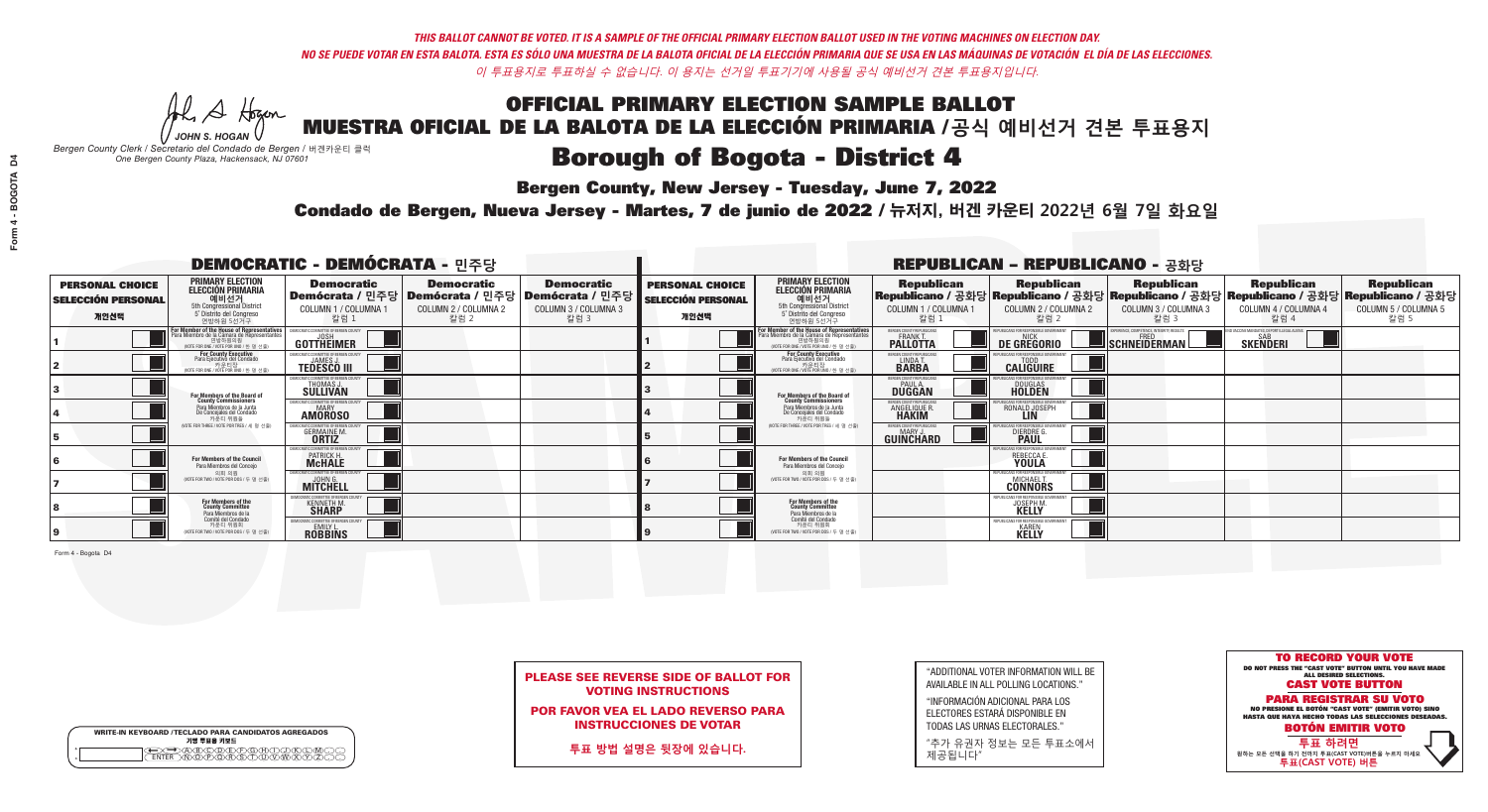**Bergen County, New Jersey - Tuesday, June 7, 2022** 

A Hogen *JOHN S. HOGAN*

|         | <b>WRITE-IN KEYBOARD /TECLADO PARA CANDIDATOS AGREGADOS</b><br>기명 투표용 키보드 |
|---------|---------------------------------------------------------------------------|
| ٥       | )(B)C)(D)(E)(F)(G)(H)(                                                    |
| $\circ$ | <u>፝ዀ፝</u> ፙዂጞቝ                                                           |

*Bergen County Clerk / Secretario del Condado de Bergen /* 버겐카운티 클럭 *One Bergen County Plaza, Hackensack, NJ 07601*



| <b>PLEASE SEE REVERSE SIDE OF BALLOT FOR</b> |  |
|----------------------------------------------|--|
| <b>VOTING INSTRUCTIONS</b>                   |  |

POR FAVOR VEA EL LADO REVERSO PARA INSTRUCCIONES DE VOTAR

**투표 방법 설명은 뒷장에 있습니다.**

"ADDITIONAL VOTER INFORMATION WILL BE AVAILABLE IN ALL POLLING LOCATIONS."

"INFORMACIÓN ADICIONAL PARA LOS ELECTORES ESTARÁ DISPONIBLE EN TODAS LAS URNAS ELECTORALES."

"추가 유권자 정보는 모든 투표소에서 제공됩니다"

Condado de Bergen, Nueva Jersey - Martes, 7 de junio de 2022 / 뉴저지, 버겐 카운티 2022년 6월 7일 화요일 *One Bergen County Plaza, Hackensack, NJ 07601*

| <b>DEMOCRATIC - DEMÓCRATA - 민주당</b>                         |                                                                                                                                               |                                                                           |                                                   |                                                                                                        | <b>REPUBLICAN - REPUBLICANO - 공화당</b>                       |                                                                                                                                   |                                                            |                                                   |                                                   |                                                                                                                                                |                                                   |
|-------------------------------------------------------------|-----------------------------------------------------------------------------------------------------------------------------------------------|---------------------------------------------------------------------------|---------------------------------------------------|--------------------------------------------------------------------------------------------------------|-------------------------------------------------------------|-----------------------------------------------------------------------------------------------------------------------------------|------------------------------------------------------------|---------------------------------------------------|---------------------------------------------------|------------------------------------------------------------------------------------------------------------------------------------------------|---------------------------------------------------|
| <b>PERSONAL CHOICE</b><br><b>SELECCIÓN PERSONAL</b><br>개인선택 | <b>PRIMARY ELECTION</b><br><b>ELECCIÓN PRIMARIA</b><br>예비선거<br><sup>5th Congressional District</sup><br>5° Distrito del Congreso<br>연방하워 5선거구 | <b>Democratic</b><br>COLUMN 1 / COLUMNA 1<br>칼럼 1                         | <b>Democratic</b><br>COLUMN 2 / COLUMNA 2<br>칼럼 2 | <b>Democratic</b><br>│Demócrata / 민주당│Demócrata / 민주당│Demócrata / 민주당┃<br>COLUMN 3 / COLUMNA 3<br>칼럼 3 | <b>PERSONAL CHOICE</b><br><b>SELECCIÓN PERSONAL</b><br>개인선택 | <b>PRIMARY ELECTION</b><br>ELECCIÓN PRIMARIA<br>5th Congressional District<br>5° Distrito del Congreso<br>연방하워 5선거구               | <b>Republican</b><br>COLUMN 1 / COLUMNA 1<br>칼럼 :          | <b>Republican</b><br>COLUMN 2 / COLUMNA 2<br>칼럼 2 | <b>Republican</b><br>COLUMN 3 / COLUMNA 3<br>칼럼 3 | <b>Republican</b><br>Republicano / 공화당 Republicano / 공화당 Republicano / 공화당 Republicano / 공화당 Republicano / 공화당<br>COLUMN 4 / COLUMNA 4<br>칼럼 4 | <b>Republican</b><br>COLUMN 5 / COLUMNA 5<br>칼럼 5 |
|                                                             | For Member of the House of Representatives<br>Para Miembro de la Cámara de Representantes<br>연방하원의원<br>(VOTE FOR ONE / VOTE POR UNO / 한 명 선출) | GOTTHEIMER                                                                |                                                   |                                                                                                        |                                                             | For Member of the House of Representatives<br>Para Miembro de la Cámara de Representantes<br>NOTE FOR ONE / VOTE POR UNO / 한 명 선출 | <b>FRGEN COUNTY REPUBLICAL</b><br><b>PALLOTTA</b>          | DE GREGORIO                                       | SCHNEIDERMAN                                      | <b>SKENDERI</b>                                                                                                                                |                                                   |
|                                                             | <b>For County Executive</b><br>Para Ejecutivo del Condado<br>가운티장<br>(VOTE FOR ONE / VOTE POR UNO / 한 명 선출)                                   | JEMOCRATIC COMMITTEE OF BERGEN COUNTY<br><b>TEDESCO III</b>               |                                                   |                                                                                                        |                                                             | <b>For County Executive</b><br>Para Ejecutivo del Condado<br>, 카운티장<br>(VOTE FOR ONE / VOTE POR UNO / 한 명 선출                      | BERGEN COUNTY REPUBLICAN<br>LINDA T.                       | <b>CALIGUIRE</b>                                  |                                                   |                                                                                                                                                |                                                   |
|                                                             | <b>For Members of the Board of<br/>County Commissioners</b>                                                                                   | MOCRATIC COMMITTEE OF BERGEN COUN:<br><b>THOMAS J.</b><br><b>SULLIVAN</b> |                                                   |                                                                                                        |                                                             | For Members of the Board of<br>County Commissioners                                                                               | ERGEN COUNTY REPUBLICAN<br><b>PAUL A.</b><br><b>DUGGAN</b> | DOUGLAS<br>HOLDEN                                 |                                                   |                                                                                                                                                |                                                   |
|                                                             | Para Miembros de la Junta<br>De Concejales del Condado<br>카운티 위원들                                                                             | MOCRATIC COMMITTEE OF BERGEN COUNT<br><b>MARY</b><br><b>AMOROSO</b>       |                                                   |                                                                                                        |                                                             | Para Miembros de la Junta<br>De Concejales del Condado<br>카운티 위원들                                                                 | ERGEN COUNTY REPUBLICAN<br><b>ANGELIQUE R<br/>HAKIM</b>    | RONALD JOSEPH                                     |                                                   |                                                                                                                                                |                                                   |
|                                                             | NOTE FOR THREE / VOTE POR TRES / 세 명 선출)                                                                                                      | RATIC COMMITTEE OF RERGEN COLIN<br><b>GERMAINE M.</b>                     |                                                   |                                                                                                        |                                                             | NOTE FOR THREE / VOTE POR TRES / 세 명 선출)                                                                                          | ERGEN COUNTY REPUBLICANS<br>GUINCHARD                      | <b>DIERDRE</b>                                    |                                                   |                                                                                                                                                |                                                   |
|                                                             | For Members of the Council<br>Para Miembros del Conceio                                                                                       | MOCRATIC COMMITTEE OF BERGEN COUNTY<br><b>PATRICK H.</b><br><b>McHALE</b> |                                                   |                                                                                                        |                                                             | For Members of the Council<br>Para Miembros del Conceio                                                                           |                                                            | REBECCA E.                                        |                                                   |                                                                                                                                                |                                                   |
|                                                             | 의회 의원<br>(VOTE FOR TWO / VOTE POR DOS / 두 명 선출)                                                                                               | EMOCRATIC COMMITTEE OF BERGEN COUNTY<br><b>MITCHELL</b>                   |                                                   |                                                                                                        |                                                             | 의회 의원<br>WOTE FOR TWO / VOTE POR DOS / 두 명 선출)                                                                                    |                                                            | PUBLICANS FOR RESPONSIBLE GO'<br><b>CONNORS</b>   |                                                   |                                                                                                                                                |                                                   |
|                                                             | For Members of the<br>County Committee<br>Para Miembros de la                                                                                 | IOCRATIC COMMITTEE OF RERGEN C<br><b>MITCHELL</b>                         |                                                   |                                                                                                        |                                                             | For Members of the<br>County Committee<br>Para Miembros de la<br>Comité del Condado                                               |                                                            | <b>CHRISTOPHER M.</b>                             |                                                   |                                                                                                                                                |                                                   |
|                                                             | Comité del Condado<br>카운티 위원회<br>(VOTE FOR TWO / VOTE POR DOS / 두 명 선출)                                                                       | CRATIC COMMITTEE OF RERGEN O<br><b>VERGARA</b>                            |                                                   |                                                                                                        |                                                             | 카운티 위원회<br>(VOTE FOR TWO / VOTE POR DOS / 두 명 선출)                                                                                 |                                                            | <b>NO PETITION FILED</b>                          |                                                   |                                                                                                                                                |                                                   |